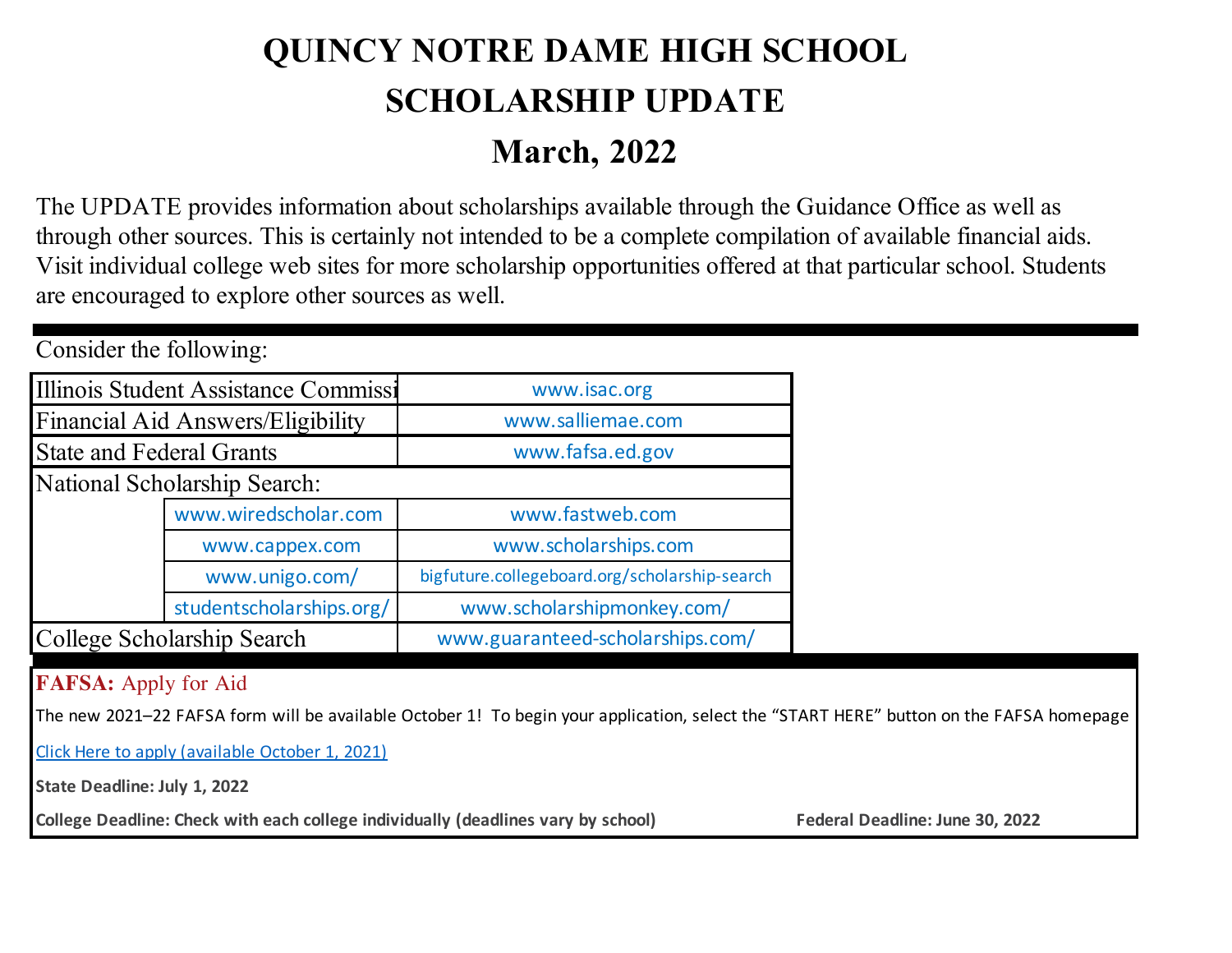|     | <b>REF #DEADLINE</b>                | <b>SCHOLARSHIP</b>                                                             | <b>QUALIFICATIONS</b>                                                                                                                                                                                                                                    | <b>SCHOLARSHIP (Web Site/E-Mail)</b>                                                                                                           |
|-----|-------------------------------------|--------------------------------------------------------------------------------|----------------------------------------------------------------------------------------------------------------------------------------------------------------------------------------------------------------------------------------------------------|------------------------------------------------------------------------------------------------------------------------------------------------|
| 25  | <b>Multiple</b><br><b>Due Dates</b> | <b>Discover Business Scholarships</b>                                          | Website contains multiple scholarships with multiple due<br>dates. If you are interested in pursuing a degree in the<br>business field, feel free to check out these scholarship options.                                                                | <b>Apply online:</b><br>https://www.discoverbusiness.us/resources/business<br>degree-scholarships/                                             |
| 380 | 3/18/22                             | Dr. Michael K. Ouwenga<br>Scholarship<br>( \$5000)                             | HS SeniorFrom QND or QHS / Active in Community Service &<br>Extracurriculars/ Minimum GPA 3.5 / plan to Attend a 2 or 4<br>year school in Healthcare-related field / 500 Word Personal<br><b>Statement / Resume / Transcript</b>                         | See Mr. Sheffield for more information and an<br>application or apply online<br>https://quincymedgroup.com/foundation/ouwenga-<br>scholarship/ |
| 400 | March &<br>April 2022               | <b>BETA SIGMA PSI Christian</b><br>Leadership Award.<br>(\$3,000 Scholarship)  | Christian male freshman attending a variety of colleges in the<br>Fall 2022. There is no obligation to join Beta Sigma Psi or be<br>related to a member of the fraternity to receive this award.                                                         | See Mr. Sheffield for more information and an<br>application or<br>http://betasigmapsi.org/scholarships-for-high-school-<br>students/          |
| 415 | 4/1/22                              | <b>Western Catholic Union Scholarship</b><br>(5 - \$2000 Scholarships)         | Application / Essay / Organize a fundraiser or community<br>outreach project with support from WCU/Attend Quincy<br><b>University</b>                                                                                                                    | Obtain an application from the Guidance Department                                                                                             |
| 420 | 4/1/22                              | <b>LERMI Supports Law Enforcement</b><br>Scholarship. (1 - \$500 Scholarship)) | HS Senior / Pursuing a degree in criminal justic / Student with<br>a parent in law enforcement who: is presently serving, parent<br>who retired, parent who lost their life in the line of duty, or<br>parent who past away                              | <b>Apply Online:</b><br>www.LERMI/scholarship.org                                                                                              |
| 425 | 4/1/22                              | Men's College Scholarship. (Variety<br>of \$ Scholarships)                     | HS Senior Male / Enrolling in a 4 year undergraduate<br>program this Fall / Involved in Extra-curricular school<br>activities / Cmmunity Involvement                                                                                                     | <b>Apply Online:</b><br>https://foundationfe.org/highschoolscholarship/                                                                        |
| 430 | 4/1/22                              | <b>Quincy Service League.</b><br>$(2 - $1000 Scholarships)$                    | Must pursue post-secondary or<br>vocational/technical education / Adams County<br><b>Resident / Community service, educational</b><br>merit, & financial need / Complete application,<br>written response, 3 letters of recommendation<br>and transcript | See Mr. Sheffield for more information<br>and an application                                                                                   |
| 465 | 4/22/22                             | <b>Mercantile Scholarship</b><br>(2 - \$500 Scholarships)                      | 3.2 or Higher GPA / Attend a 2 or 4 year college / Has been<br>involved in extra-curricular opportunities at QND / Completed<br>Service Hours beyond those required by QND                                                                               | See Mr. Sheffield for more information and an<br>application                                                                                   |